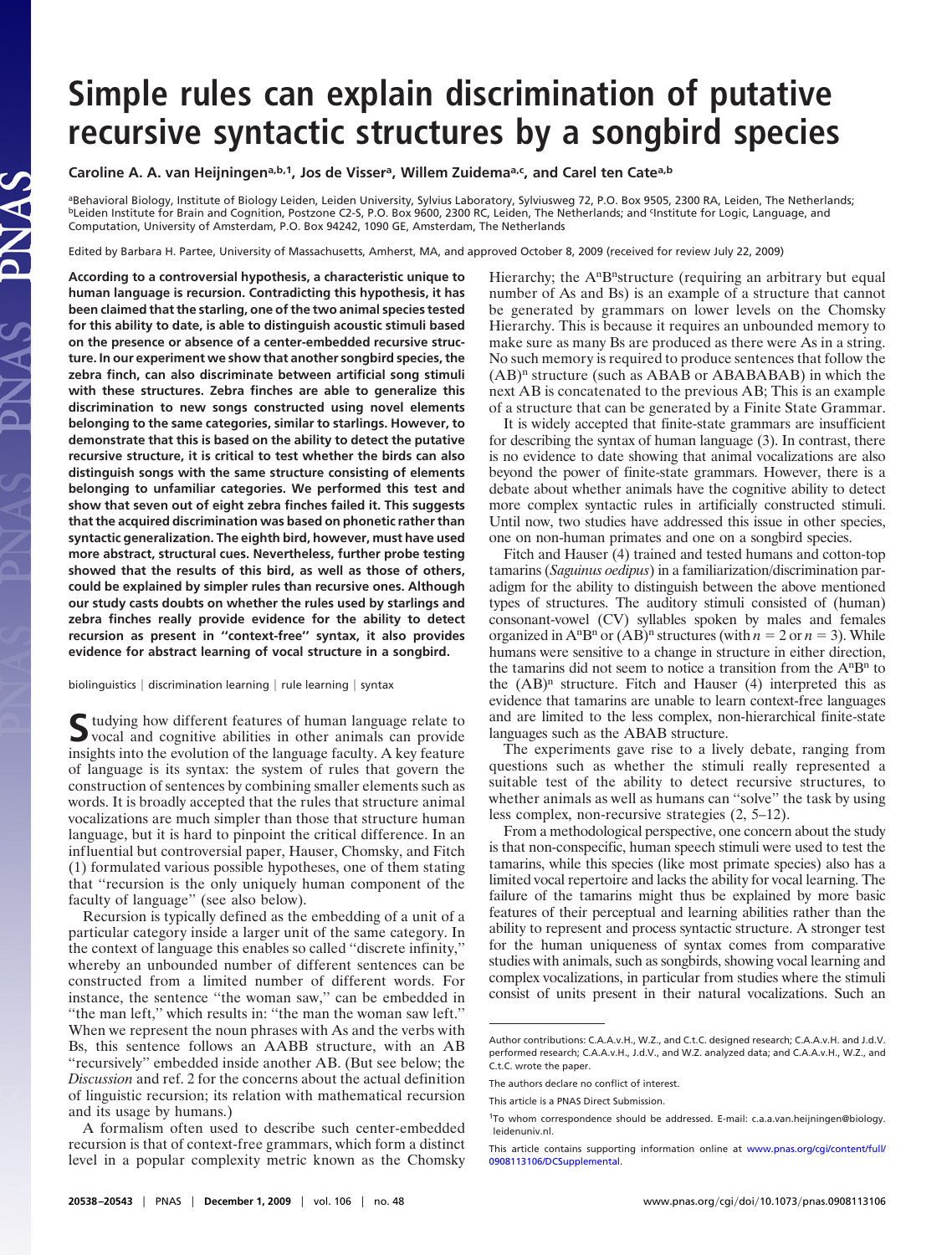experiment was carried out in the starling (*Sturnus vulgaris*) (13). Starlings are songbirds that are known for their complex learned song that consists of several ''song phrase types'' that are repeated two or more times before the next phrase type is sung (14). The grammar stimuli were constructed from two of these natural phrase types: ''rattles'' and ''warbles.''

Gentner et al. (13) trained starlings in a go/no-go experiment, a different paradigm than the habituation/dishabituation experiment that was used to test discriminatory abilities in tamarins. In this go/no-go experiment, the bird has to respond to one type of stimuli, but withhold responses to the other. Contrary to the tamarin experiment by Hauser and Fitch (4) in which recognizing each grammar was tested separately by presenting violations (the other grammar) in a habituation/dishabituation experiment, in this go/no-go experiment, the discrimination between the two grammars was tested directly. The authors reported that starlings, unlike the cotton-top tamarins, were able to "accurately recognize (...) a recursive, self-embedding, context-free grammar," "classify new patterns defined by the grammar and reliably exclude agrammatical patterns." This claim entails that the capacity to detect recursion in auditory sequences would not be uniquely human. In support of the claim, the study included a range of controls for alternative (simpler, but still abstract) rules that the birds could have used to distinguish the two stimuli sets.

Like the tamarin experiment, the starling experiment by Gentner et al. (13) received a (similar) variety of comments that were brought up before in response to HCF (1) and Fitch and Hauser (4). These mainly concerned the actual recursiveness of the test stimuli and the way they were presented; the level of abstract rule learning that the starlings showed; the relatively high number of trials the starlings needed to learn the task and the correctness of the implications the authors mention for the unique characteristics in human language (2, 9–12, 15, 16).

But while the discussion on the experiment in terms of whether it is an appropriate test of the presence of recursion lingers on, a more basic question about what the starlings have actually learned has received little attention (but see refs. 2 and 16): did they learn an abstract rule allowing them to generalize from familiar to novel stimuli? Gentner et al. (13) showed that starlings generalized from familiar rattle and warble structures to unfamiliar ones, but not that they generalized to other phrase types as well. Therefore, the birds could also have based their discrimination on a phonetic categorization, restricted to rattle and warble phrase types. That is, they might classify all "rattlewarble-rattle-warble'' sequences as one type, different from "rattle-rattle-warble-warble" sequences, based on the overall acoustic similarity alone [and with the appropriate similarity metric, this would generalize to larger *n* without a need for a syntactic analysis (17)]. So the question whether the birds have the abstract computational abilities that enable them to discriminate between the two stimuli sets strictly based on order information is still open.

To test this, the birds should be presented with a new set of song stimuli, consisting of new phrase types (for instance structures constructed of Cs and Ds). In this case, the birds cannot use phonetic generalization, but have to attend to the sequence of phrase types, requiring some level of abstract computational skill. In the current paper, we present such an experiment with another songbird species, the zebra finch (*Taeniopygia guttata*). Using a similar setup as the Gentner et al. study (13)—including, importantly, the use of a probe methodology to test for a range of alternative hypotheses—we extend their results by explicitly testing for generalization and by a more in-depth statistical analysis of the probes.

The zebra finch is widely used as a model species in neuro- and behavioral sciences and knowledge about the perceptual abilities of this species would be greatly beneficial to these research areas. An additional reason for choosing the zebra finch is the sugges-



**Fig. 1.** Spectrograms of constructed song stimuli. (*A*) Stacks and trills in ABAB order. (*B*) Stacks and trills in AABB order. (*C*) Slides and highs in ABAB order. (*D*) Stacks and trills in AAABBB order. Note that the different panels show different exemplars of the different elements used. In particular, *D* illustrates within and between element type variation in the stimulus sets.

tion that the complex perceptual ability in starlings could be related to the relatively complex structure of their natural songs (18). The song of the zebra finch is relatively simple, consisting of a limited number of elements and a relatively stereotyped sequence (e.g., refs. 19–23). Nevertheless, zebra finches are able to discriminate between songs with subtle differences such as the number of repeated elements and the relative position of a certain element in a song (24). So our experiment also tests whether birds with much simpler songs are able to detect more abstract patterns in vocal structures.

The results from this experiment show that zebra finches, like starlings, can discriminate between sets of two syntactically different song stimuli and can generalize this discrimination to unfamiliar exemplars of the same stimulus types.

In addition, when confronted with novel stimulus types arranged identically to the earlier ones, one out of eight birds was able to correctly classify the stimuli, an ability that so far has not been shown in any other songbird. However, additional ''probe tests'' to examine the rules that the birds used to discriminate between syntactically different sets, suggest that all birds used simpler rules to discriminate between the sets with and without ''recursion.''

### **Results**

**Transfer from One Song to Five Songs of Each Structure.** During the training phase, the birds learned to discriminate between a single ABAB and one AABB stimulus (see Fig. 1 *A* and *B*. See *[SI Text](http://www.pnas.org/cgi/data/0908113106/DCSupplemental/Supplemental_PDF#nameddest=STXT)* for two example song stimuli used in this experiment). As the two structures consisted of identical elements, the only way to discriminate between the two is by learning about the order of the individual elements within the structures, an ability demonstrated in zebra finches before (24).

The simplest mechanism to do this would be to learn the sound characteristics of each structure; that is, by rote memorization. We tested this by presenting additional stimuli  $(2 \times 4)$  of the same structures but constructed of different element exemplars. If the birds based their discrimination on the individual sound characteristics of the two stimuli, they would perceive this as a new task and show a considerable drop in DR after transfer to  $\approx 0.50$  and a d' of around zero, meaning no discrimination (see refs. 13 and 25 for method of calculating the d' and its confidence interval). Alternatively, if the birds learned a more general rule either related to the sequential structure of the sounds, or their phonetic structure, they should be able to generalize to the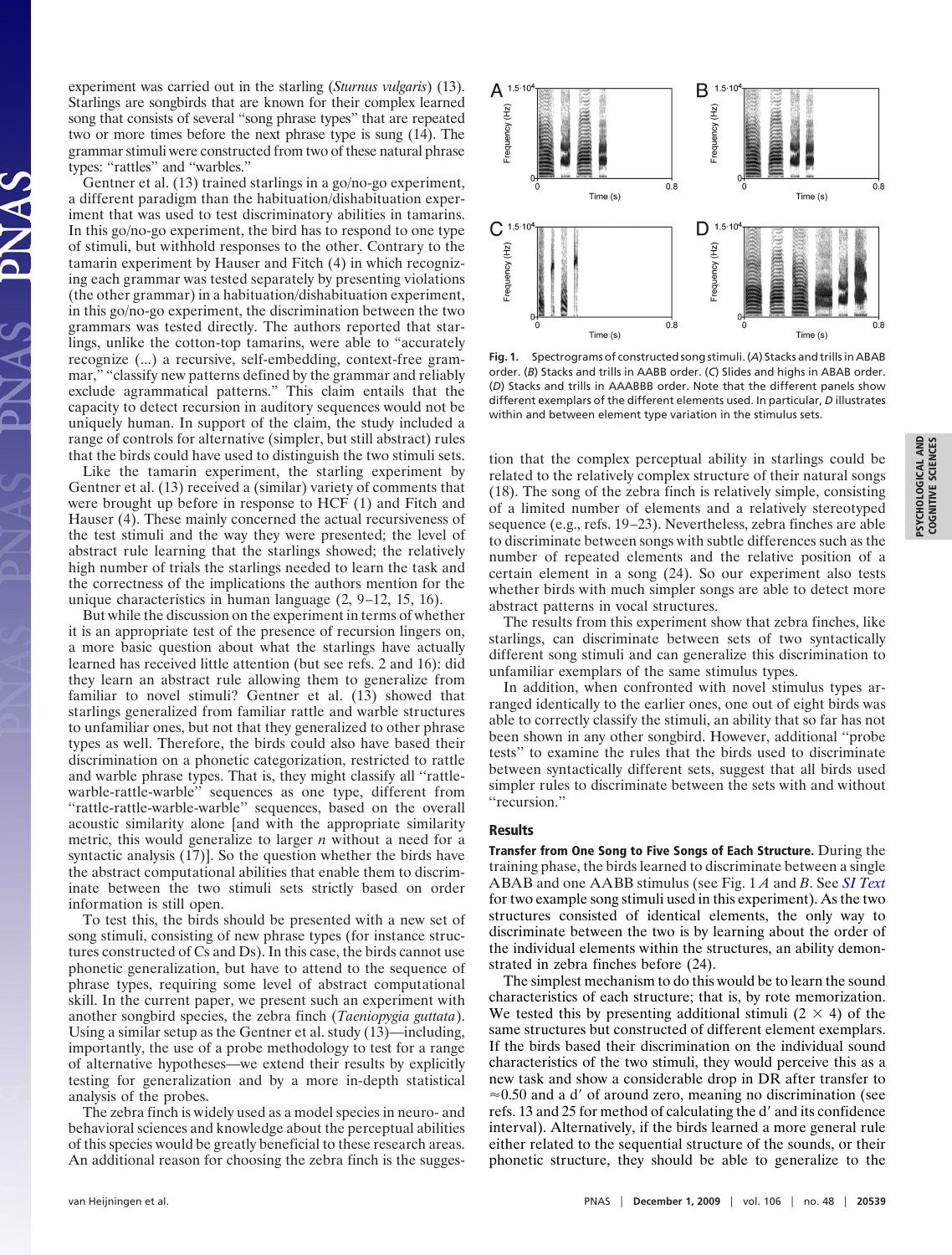

**Fig. 2.** Average discrimination ratios (DRs) per blocks of 100 trials before and after transfer to new stimuli ( $\pm$  SEM.).

additional stimuli and show a DR  $>0.50$  (and a d'higher than zero). Fig. 2*B* shows the average discrimination ratios per 100 trials before and after transfer to 5 ABABs and 5 AABBs. Directly after transfer, there is an initial drop of the DR to 0.56, which is slightly higher than random performance, but the birds learned to discriminate faster than during the previous task. This can be concluded from the d' measures: for the first two 100-trial blocks, six out of eight birds discriminated significantly between the two sets, and seven out of eight were able to do so during blocks 3–5 after transfer (see Table 1). Hence, we can conclude that most birds were able to generalize to the additional stimuli.

#### **Transfer from Five Songs of Each Stimulus Type to Five Novel Songs**

**of Each Type.** With additional training, all birds reached criterion performance. However, the question remains whether the birds learned an abstract computational rule to discriminate between these ABAB songs and AABB songs or whether there is a lower-level explanation (i.e., learning the 10 songs by rote memorization or by phonetic generalization).

To test whether the zebra finches are able to generalize independent of the characteristics of the individual elements in the stimuli, a different set of stimuli of the same element categories was introduced. From stimuli constructed of  $a_{1-5}$  and  $b_{1-5}$ , each bird was transferred abruptly to stimuli constructed from  $a_{6-10}$  and  $b_{6-10}$  when it reached criterion performance. See Fig. 2*C* for average discrimination ratios per 100 trials before and after transfer to 2  $\times$  5 novel songs of each structure. After transfer, the average DR remained  $>0.50$ . The slight drop indicates that the birds do notice a difference between the first and second sets, but they treated the novel stimuli similar to the previous ones. Seven out of eight birds generalized to the new stimuli within the first two blocks and all birds did so within blocks 3–5 (see Table 1). This outcome suggests that they used a general rule instead of rote memorization of all individual songs to base discrimination on.

It is here that the question arises what exactly the birds use to



**Fig. 3.** Discrimination ratios per blocks of 100 trials of bird m 574 before and after transfer to song stimuli of new element types.

generalize: an abstract rule (as suggested by Gentner et al., ref. 13), or a lower-level process, such as phonetic generalization. The use of an abstract computational rule would predict a transfer of the discrimination to songs of any element type, as long as they occur in a same order. The question thus is whether the birds can generalize independent of element type.

**Transfer from Five Songs of Each Stimulus Type to Five Songs with New Element Types (As and Bs to Cs and Ds).** To test whether the zebra finches are able to generalize to new songs independent of element type, each bird was transferred abruptly to Cs and Ds; that is, other types of elements instead of As and Bs, when it reached criterion performance (see Fig. 1*C*). The average DRs before and after transfer are shown in Fig. 2*D*. The average DR after transfer stayed just  $>0.50$ , but all d''s for the initial two blocks after transfer were not significant. For blocks 3–5 however, three of the eight birds showed significant discrimination (see Table 1). However, two of these three birds dropped to chance performance again (DR of 0.50) shortly after this interval. But the third bird, m574, remained on a high discrimination level (see Fig. 3). Only after training did the seven other birds learn to discriminate between the new stimuli sets, indicating that they perceived this as a new task.

So we conclude that seven out of eight birds were unable to generalize the discrimination of the stimuli to novel ones using structure cues only. However, there was one zebra finch that showed a clearly different response pattern and was likely to be able to generalize independent of element types and therefore used a more abstract general rule.

**Testing for the Use of Other, Simpler Rules to Discriminate Between ABABs and AABBs.** One bird (m574) showed that he was capable of generalizing across element types and so apparently used a more abstract rule for distinguishing between the stimuli sets than the other birds. However, the rule it used might not have been ''recursive,'' but could have been a more simple, lower-level strategy. For instance, ABAB and AABB differ in their first two elements and therefore can be discriminated based on this difference instead of all four elements (''primacy rule''). Similarly, discrimination might be based on the last two elements only (''recency rule'').

| Table 1. Average d's after each transfer (± SEM) |  |  |  |
|--------------------------------------------------|--|--|--|
|--------------------------------------------------|--|--|--|

| Transfer          | Blocks 1 and 2                |      |            |                | Blocks 3 to 5  |      |            |                |                |  |  |
|-------------------|-------------------------------|------|------------|----------------|----------------|------|------------|----------------|----------------|--|--|
| From              | То                            | d'   | <b>SEM</b> | Min L bound CI | max L bound Cl | d'   | <b>SEM</b> | min L bound CI | max L bound Cl |  |  |
| Song/tone         | 1ABAB/AABB                    | 0.04 | 0.09       | $-0.54$        | 0.21           | 0.07 | 0.06       | $-0.53$        | $-0.01$        |  |  |
| 1ABAB/AABB        | 5ABAB/AABB                    | 0.67 | 0.13       | $-0.33$        | 0.83           | 0.68 | 0.16       | $-0.25$        | 1.08           |  |  |
| 5ABAB/AABB        | $2\times$ 5 novel             | 1.10 | 0.16       | $-0.09$        | 1.29           | 1.31 | 0.17       | 0.32           | 1.67           |  |  |
| $2\times$ 5 novel | $2\times$ 5 new element types | 0.09 | 0.07       | $-0.47$        | $-0.03$        | 0.25 | 0.10       | $-0.47$        | 0.40           |  |  |
|                   |                               |      |            |                |                |      |            |                |                |  |  |

Min L bound CI: lowest lower bound of the confidence interval (of individual birds). Max L bound CI: highest lower bound of the confidence interval (of individual birds).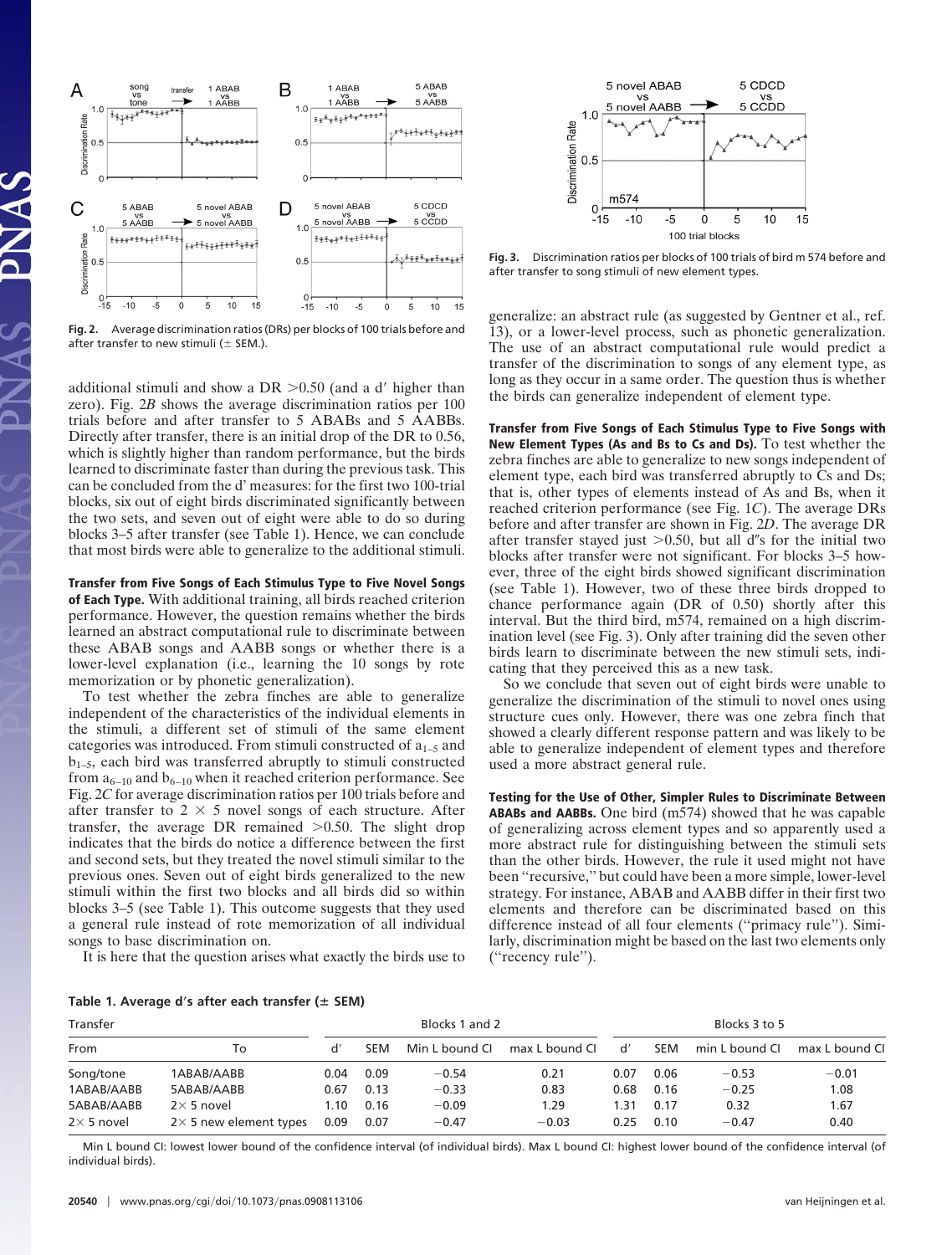**Table 2. Average response to the two consecutive blocks of 30 probes of each probe type**

| Bird ID |      | ABAB | AABB | AAAB | AAAA | <b>BBBB</b> | <b>BAAB</b>      | ABBA | <b>AAABBB</b> | AAAABBBB |
|---------|------|------|------|------|------|-------------|------------------|------|---------------|----------|
| 570     | AABB | ۱.5  | 28.0 | 22.5 | 22.5 | 0.0         | 8.5              | 1.5  | 17.5          | 14.0     |
| 574     | AABB | 1.0  | 24.5 | 8.0  | 8.0  | 23.0        | 9.5              | 1.5  | 20.0          | 21.0     |
| 583     | ABAB | 22.0 | 0.0  | 0.0  | 0.0  | 25.0        | 2.5              | 26.0 | 0.0           | 0.5      |
| 602     | ABAB | 25.0 | 3.0  | 4.5  | 2.0  | 22.0        | $\overline{0}$ . | 26.5 | 0. ا          | 1.0      |

These lower-level rules were tested in a probe testing phase during which several probes were presented, similar in design to the probes used in Gentner et al. (13). In this testing phase, four birds were exposed to probe songs. Probe songs were not reinforced to avoid additional learning and presented in only 20% of all stimulus presentations to prevent extinction of the pecking behavior. The other 80% of stimulus presentations were the reinforced stimulus songs to which the birds were exposed during the previous phase (Table 2 provides individual responses to these probes; see Fig. 1*D*, an example.)

To test whether the birds showed a differential response to the probes, we tested for each bird individually whether the responses to the probes differed, which it did (binomial test in R, y~probetype, family = quasibinomial). All deletion *P* values for probe type were significant (largest *P* value was 0.05), indicating that all four birds did not respond in a random manner to the probe songs.

However, the pattern of responses to probes did not fit either of the grammars used to define the training stimuli. Like Gentner et al. (13), we considered the alternative hypotheses that for distinguishing the training stimuli the birds used a strategy based only on the first transition in each sequence (AA vs. AB, ''primacy''), the last transition (BB vs. AB, ''recency'') or any transition (the presence vs. absence of AA, BB or BA, "bigram"). Gentner et al. (13) try to exclude these alternative strategies by showing that the birds are significantly better at distinguishing between the two sets of training stimuli than between a contrasting pair of probe stimuli. That is, the d between ABAB and AABB is significantly larger than between BAAB and ABBA, which Gentner et al. (13) take as excluding the bigram hypotheses.

However, given that the d' is significantly smaller for all pairs of probe stimuli, including the ''context-free'' probes AAABBB and AAAABBBB, that is not the relevant test. We performed a maximum likelihood analysis instead, evaluating for every individual bird which of the considered alternative hypotheses best explains the observed data. From such an analysis (as shown in Table 2) we deduced that m574, the bird that was able to generalize to new element types, did so without using the context-free strategy. If he had acquired this strategy, he should not respond to the following probes, AAAB, AAAA, BBBB, BAAB and ABBA. The results show that he did in fact respond to for instance, BBBB. His pattern of response best fits a BB-recency strategy (responding selectively to sequences ending in BB). Two other birds most likely used ''bigram AA'' to distinguish between the sets; one bird used ''primacy AA.''

## **Discussion**

This paper addressed the question whether songbirds are able to discriminate between vocal structures with and without a ''center-embedded recursive'' structure. The results of our experiment show that all zebra finches learned to discriminate between two stimulus sets that solely differed in the order of the elements. This shows that a songbird species lacking complex and variable songs can be highly sensitive to song structure, corroborating results in a different context by Verzijden et al. (24).

We show that zebra finches are able to generalize from training exemplars to new song stimuli consisting of new elements of the same element types. A number of birds showed a slightly delayed generalization response after certain transfers to new stimuli. The magnitude of their discrimination (described by the DR and d) was reduced directly after transfer (blocks 1 and 2), which would not be expected for generalization. However, their recovery during blocks 3–5 was faster than would be expected if they had perceived this as a new task (i.e., compared to for instance, the response behavior after transfer to the first ABAB and AABB).

Until this stage, the experiment ran parallel to Gentner et al. (13). However, our main objective was to test whether songbirds are able to generalize independently of phonetic characteristics of the element types that are used in the stimulus songs. The results of our additional transfer stage showed that only one bird was able to discriminate the stimuli independent of element type. This zebra finch was therefore able to use more abstract skills than the others. However, additional testing showed that, just as other zebra finches, this bird did not use a "recursive" strategy, but, a simpler strategy (although still abstracting over phonetic detail). From an efficiency point of view, this makes sense as it would be inefficient to use relatively complex rules, when simpler rules suffice. We conclude that the current experimental paradigm, although yielding interesting results, has not answered the questions whether zebra finches have the ability to detect recursion.

However, this conclusion also applies to previous studies on this issue. For the starling experiment of Gentner et al. (13) for instance, it is still not clear whether the data allow the rejection of the primacy rule, for two reasons.

First, the mean d' between AAAA and ABBA was significantly lower than between AABB and ABAB, but it was still significantly  $> 0$  (0.99  $\pm$  0.40 SEM). Consequently, it cannot be ruled out that the starlings (at least partly) used a primacy rule instead of a ''recursion'' rule.

Second, our zebra finches used different individual strategies (see Table 2) to discriminate between the stimulus songs. Gentner et al. (13) reported the mean  $d' \pm SEM$  instead of the individual d"s. Therefore, if starlings also show individually different strategies, every other comparison than between AABB and ABAB is likely to produce a less clear result, as all other comparisons are a mixture of one or more birds that did or did not use the tested strategy. This would mean that contrary to the authors' conclusions, the evidence whether starlings are able to detect recursion is inconclusive.

Interestingly, the same uncertainty remains about human abilities in artificial language learning tasks. The findings in (4) lacked the appropriate controls, but later replications claim that the AABB/ABAB task, which Fitch and Hauser (4) designed to obtain evidence for recursion, can be solved by humans using a simpler strategy instead (5, 9) or by a conscious counting strategy that seems unrelated to language (11). At present, there is thus no convincing demonstration of the use of recursive rules in artificial language learning in any species. It remains a challenge to design experiments on artificial rule learning and its underlying mechanisms that unambiguously exclude simpler explana-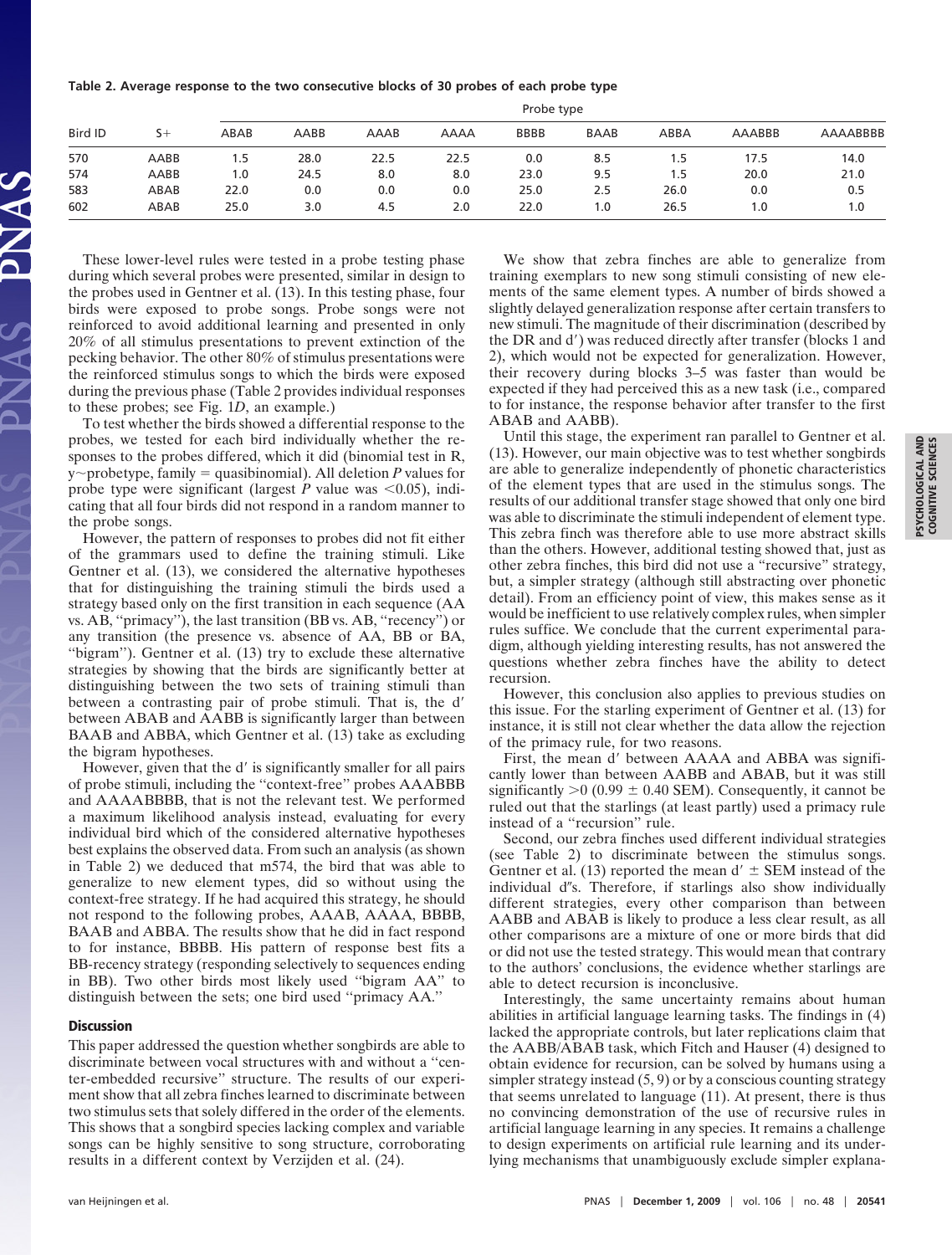tions for discrimination between training structures, a problem that also faces experiments in humans (e.g., ref. 26). Combined with the fact that it is far from clear that recursion actually is the only unique aspect of human language (see refs. 27 and 28), or even a particularly relevant feature (29), it might be time to switch the attention to the pattern recognition abilities of zebra finches and other species, which are remarkable in their own right, quite independently from the question of the origin of recursion in human language. With this study, we have uncovered some details of those abilities in zebra finches, extended the experimental paradigm to address such questions and hopefully contributed to putting the claim for or against the human uniqueness of recursion in the right perspective.

#### **Materials and Methods**

**Subjects and Housing.** Eight zebra finches from our breeding colony (six males and two females; age range: 137–363 days at the start of the experiment) were individually trained and tested in this experiment. They had no previous experience with similar experiments.

Before the experiment, the birds were housed in the breeding colony in same sex groups of two to six individuals and on a 13.5 L:10.5 D schedule at 20 –22 °C. Drinking water, cuttlebone and a commercial tropical seed mixture enriched with minerals was available ad libitum. Twice a week, the birds received some egg food and seedlings from the seed mixture.

**Apparatus.** During the experiment, subjects were individually housed in an operant conditioning chamber [70 (l)  $\times$  30 (d)  $\times$  45 (h) cm], constructed of wire mesh front and side walls, and a ply wood back wall. The cage was placed in a sound-attenuated chamber. Water and cuttlebone were available ad libitum. A fluorescent tube (Lumilux De Luxe Daylight, Osram) was placed on top of the cage, with the same light/dark schedule as the breeding colony (except during punishment reinforcement, see go/no-go procedure). The back wall contained two red pecking sensors with red LED lights and a food hatch. Stimuli were played through a speaker (Vifa MG10SD09 – 08) located 1 m above the operant conditioning chamber and calibrated to a (peak) output of approximately 70 dB (SPL meter, RION NL 15, RION) at the food hatch. The fluorescent tube, the two sensors, the food hatch, and speaker were connected to a custom-made operant conditioning chamber controller that also registered the sensor pecks. To monitor their condition, the birds were weighed before and after the experiment and their food intake was measured daily. The study was conducted according to Association for the Study of Animal Behavior guidelines on animal experimentation as well as to the Dutch law on animal experimentation. The Leiden Committee for animal experimentation (DEC) approved the experiment under number 06150.

**Song Stimuli Construction.** We constructed stimulus songs, each containing four units, as in the earlier studies (4, 13). In our case, these units were elements obtained from natural zebra finch song from our zebra finch song database (consisting of undirected song, for recording specifications see ref. 23).

Four element types occurring in natural zebra finch song (''flats,'' ''slides,'' ''highs,'' and ''trills'' (see Fig. 1) were selected that were easily distinguishable by visual inspection. The first three have previously been recognized as element types by several authors (e.g., 19 –22). The fourth, the trill, characterized by rapid and repeated frequency modulation and, is less well known but occurs in songs from our laboratory (23) and has been previously described as a ''click'' (30) and as a ''buzz'' (31).

An element library of 40 (10  $\times$  4) elements was constructed by selecting elements from songs in our zebra finch song lab database. All elements (as well as the shaping stimuli) were ramped (3 ms) and rms (0.1) equalized in PRAAT (version 4.5.08, www.praat.org).

Subsequently, 40 stimulus songs were constructed, each consisting of four different elements, with 40 ms as an inter-element pause. Each four-element song consisted of two element types, As and Bs, and were ordered in either the ABAB structure or the AABB structure. In a later phase we used elements of another type (Cs and Ds). Songs always consisted of non-identical elements within element types. So  $a_1b_1a_2b_2$  was a member of the ABAB type set and  $a_1a_2b_1b_2$  for its equivalent in the AABB type set. For more information on probe stimuli construction, see *[SI Text](http://www.pnas.org/cgi/data/0908113106/DCSupplemental/Supplemental_PDF#nameddest=STXT)*.

To pretrain the birds for the experiment, two other stimuli were con-

- 1. Hauser MD, Chomsky N, Fitch WT (2002) The faculty of language: What is it, who has it, and how did it evolve? *Science* 298:1569 –1579.
- 2. Corballis MC (2007) Recursion, language and starlings. *Cogn Sci* 31:697–704.

structed which were similarly ramped and equalized as the elements from the element database: a natural zebra finch song motif, 0.58 s in duration, randomly chosen from our zebra finch song database and a 2-kHz tone of identical duration as the  $S^+$ , also constructed in PRAAT.

To control for order effects, the element types of the stimuli songs that the experiment was started with (As and Bs) was counterbalanced between birds. So the other half of the birds started with Cs and Ds and were in this phase transferred to As and Bs.

**Go/No-Go Procedure.** The birds were trained in a go/no-go procedure with a food reward to test their ability to discriminate between stimuli of the ABAB and AABB structures.

A peck on the left sensor, when its LED was on, initiated a playback of a positive "go" stimulus song  $(S^+$ , the natural zebra finch song motif). After this song was finished, the LED in the right sensor was switched on and pecking on it opened the food hatch for 10 s (positive reinforcement). When the bird pecked at the right sensor within 6-s response interval for at least 75%, the negative "no-go" stimulus ( $S^-$ , the tone), was introduced in 60% of the cases the bird pecked the left sensor. Subsequently, the bird had to learn not to peck at the right sensor after hearing an S<sup>-</sup> stimulus, or the lights would go out for 15 s (negative reinforcement).

After the bird reached criterion performance ( $>$ 75% response after S $^+$  and  $<$ 25% response after S<sup>-</sup> for at least two full consecutive days) and a phase where the ratio of  $S^+/S^-$  was set to 50/50 (in random order), the training with the two stimuli sets began. The type of stimulus, either ABAB or AABB, was mapped on the S<sup>+</sup> and S<sup>-</sup>, and was counterbalanced between birds. Half of the birds received the ABAB songs as the  $S^+$  stimuli and the AABB songs as the  $S^$ stimuli.

**Statistics.** Discrimination by each zebra finch was visualized by plotting the DR (discrimination ratio, calculated as the percentage response to  $S^+$  divided by the sum of the percentage response to  $S^+$  and the percentage response to  $S^-$ ), but was measured with d' (both per 100 trials), which is independent of response bias (25). A Confidence Interval for d' with a lower bound  $>0$  was considered as significant discrimination between two stimuli sets. Two intervals after transfer to a new set of stimuli were tested: the first two blocks and blocks 3-5. See refs. 13 and 25 for method of calculating the d' and its confidence interval. Some birds showed a continued response bias during one or more phases. If this occurred in combination with a very low  $S^-$ , and hence a high DR we decided to transfer the particular bird to the next phase when their DR was  $>0.75$  for at least two full consecutive days (alternative learning criterion).

For the statistics on the data from the probe testing, see *[SI Text](http://www.pnas.org/cgi/data/0908113106/DCSupplemental/Supplemental_PDF#nameddest=STXT)*.

**Training Phase: Transfer from Song and Tone to One ABAB and One AABB Song.** After the pretraining with a song and a tone and the birds reached criterion performance, the stimuli were abruptly changed (transferred) to one exemplar of ABAB and one of AABB. Just before transfer, the birds  $(n = 8)$  had an average d' of 3.49  $\pm$  0.26 (SEM) and a range for the lower bound of the 95% confidence interval (CI range) of 1.95–3.45 calculated for the last two blocks of 100 trials each.

It can be seen in the graph (Fig. 2A, DR  $\approx$  0.50) and from the d' value and its CI range in Table 1 (d' 0.04  $\pm$  0.09, lower bounds of the individual CIs between  $-0.54$  and  $-0.21$ ) that this is indeed the case for the first two blocks of 100 trials after transfer (d' is near zero, which means no discrimination). The birds seem to start from scratch again, that is, there was no obvious transfer of the go/no-go paradigm to novel stimuli, as indicated by the finding that none of the birds was significantly discriminating between the sets during blocks 3–5 after transfer.

One bird did show significant discrimination in these first two 100 trial blocks, but thereafter his d' dropped <0 and was no longer significant during blocks 3–5. However, after training, all birds discriminated the AABB and ABAB stimuli on or above criterion level.

**ACKNOWLEDGMENTS.** We thank Erwin Ripmeester and Tom van Dooren for help with the statistics; Rinus Heijmans and Frits van Tol for constructing the operant conditioning chambers; Rob van der Linden and Ap Gluvers for developing the electronics and software for the operant conditioning chamber controllers; and two anonymous referees for valuable comments on the manuscript. This work was supported by Netherlands Organization for Scientific Research Grant 051.07.002 (to W.Z.).

- 3. Chomsky N (1957) *Syntactic Structures* (Mouton, The Hague).
- 4. Fitch WT, Hauser MD (2004) Computational constraints on syntactic processing in a nonhuman primate. *Science* 303:377–380.